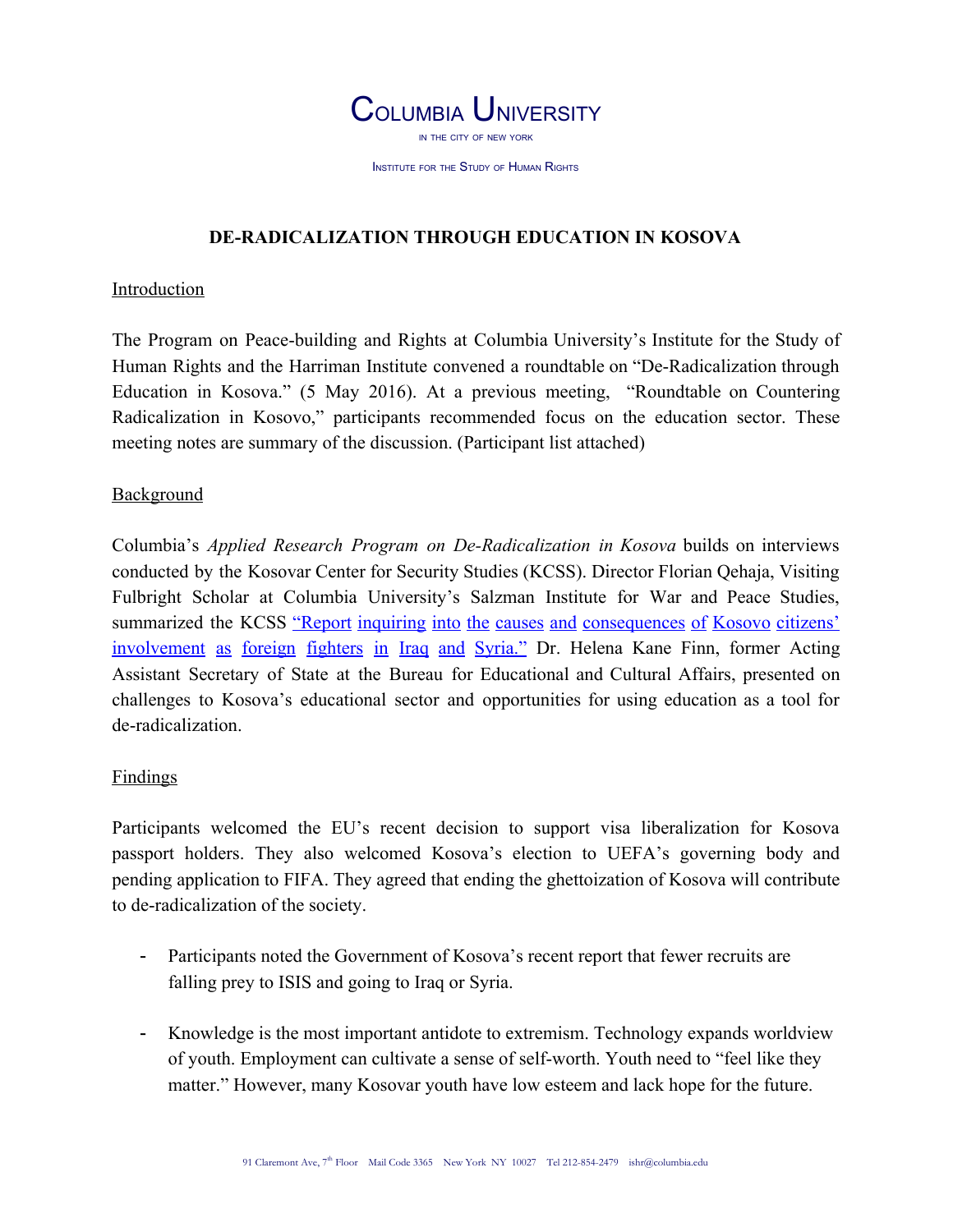- Kosova today has a weak educational system, which lacks a critical approach. The weak educational system is a result of inadequate spending per capita on schools and lack of resources for research and development.
- Kosovars were studying in private homes not regular school facilities during the apartheid period in the 1990s. During socialist era, Yugoslavia's education system placed a premium on math and science.
- Some participants felt the US was overbearing in exporting democracy to Kosova. They criticized efforts to transplant Western values, claiming they backfired. Other participants felt the US did not do enough to help Kosova after NATO's action in 1999.
- Albania's Prime Minister Edi Rama as well as some government officials from Kosova proposed religious education in public schools as an antidote to radicalization. Some participants expressed concern about the curriculum of this prospective course. They asked: Who will interpret the Qur'an and hadiths and make it into a curriculum? What qualifies teachers? How can Islamic education be monitored and evaluated?
- Participants discussed other countries such as Indonesia and Morocco where Islamic education has been used as a device for promoting social harmony.

## Recommendations

- Monitor Islamic education in schools to make sure it would not contribute to radicalization. Textbooks should be reviewed to make sure lessons are constructive. Religious education should include the study of other religions, not just Islam. Religious education could be a component of social studies and taught by theologians.
- Conduct an assessment of the educational sector to determine its impact on de-radicalization (facilities, teachers, curriculum, learning materials). Based on this assessment, invest in primary and secondary school education. A priority should be English language courses in primary and secondary education. Make teacher training a priority.
- Teach young people how to work in groups and develop communications skills. Consider the Socratic Method (i.e. asking questions) as a way of learning. Cultivate empathic listening.
- Offer courses on non-violent conflict resolution theories. For example, Columbia's Program on Peace-building and Human Rights has developed a course on "Social Harmony". The Earth Institute's Venera Kusari will lead a seminar on conflict resolution this June in Kosovo. Pace University's Johan Katen offers a course on "Keys to Global Peace: Non-violent Conflict Resolution and Sustainable Development."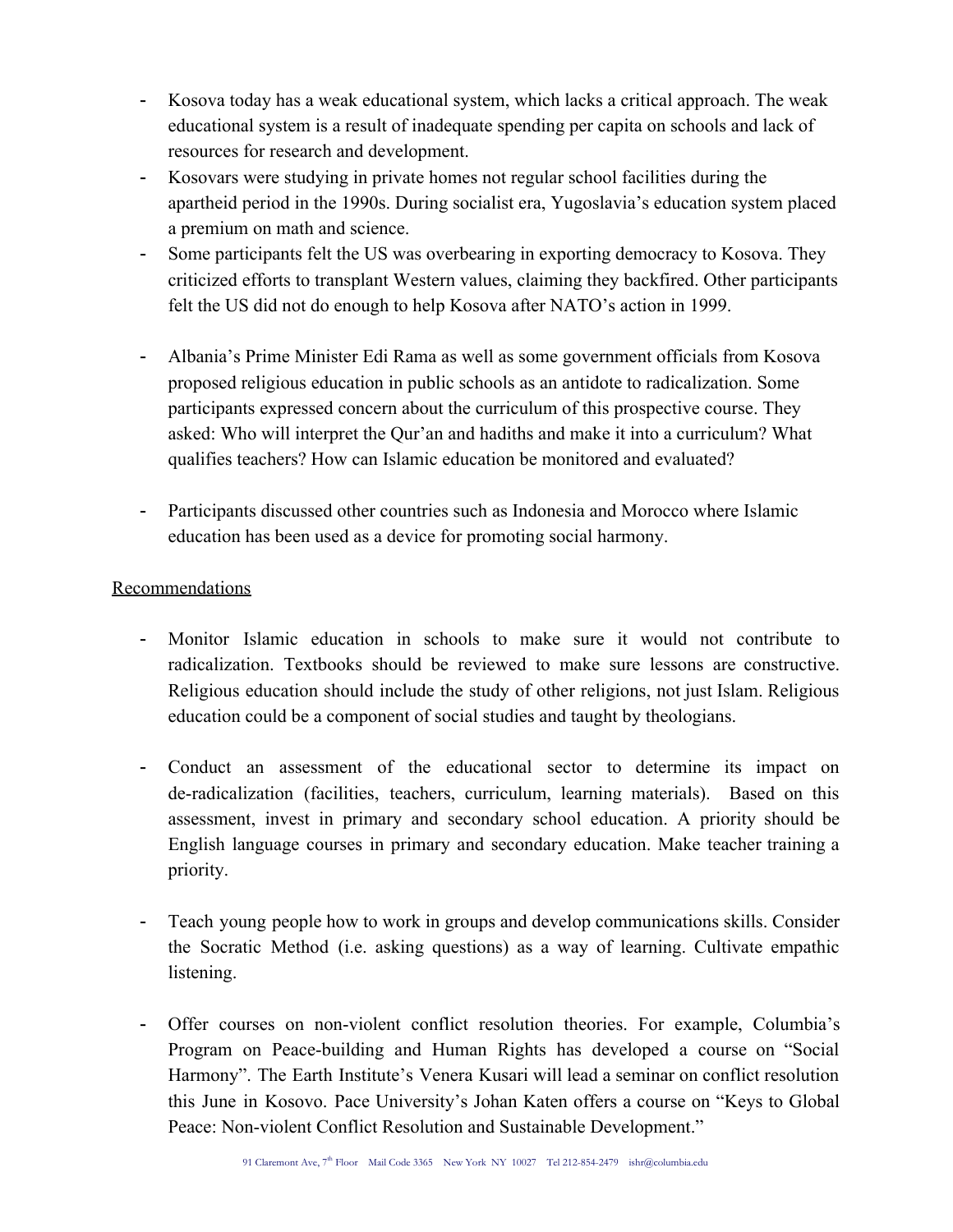- Educate for jobs. Establish work-training programs, and training of vocational skills. Business leaders should be involved, offering apprenticeships and employment opportunities.
- Work with mothers. Develop an early warning system for families to identify symptoms of radicalization.
- Develop a typology, including educational level, of young people who succumb to ISIS propaganda and recruitment.

Disseminate counter-narratives using social media. Kosovar youth need an attractive and constructive alternative to radical propaganda.

- Further integrate Kosova with European institutions. Youth can be integrated through exchange programs and enhanced travel.
- Make Kosova a model for de-radicalization. Efforts to counter violent extremism should be a "shining star," rather than a "shadow" over the government and society.

## Next Steps

Columbia and KCSS will shift activities from New York to Kosova. Participants endorsed a series of meetings in Kosova involving education officials, educators, and students, including focus groups at the community level, to develop recommendations for educational reform.

# **Participants**

- Alexander Cooley (Director, Harriman Institute)
- Alon Ben-Meir (Professor, New York University SCPS, Center for Global Affairs)
- Arlinda Rrustemi (Phd. Leiden University)
- Austin Long (Associate Professor of International and Public Affairs, Columbia University)
- Besiana Xharra (Fellow, Association for Historical Dialogue at Columbia University)
- Carne Ross (Independent Diplomat)
- David L. Phillips (Director, Program on Peace-building and Rights, Institute for the Study of Human Rights, Columbia University)
- Fatmir Zajmi (Consul, Consulate General of the Republic of Kosovo in New York)
- Florian Qehaja (Executive Director, Kosova Centre for Security Studies and Fulbright Visiting Scholar, Salzman Institute for War and Peace Studies)
- Franziska Praxl (Global Center on Cooperative Security)
- Helena K. Finn (Vice President and Director of Programs, American Council on Germany)